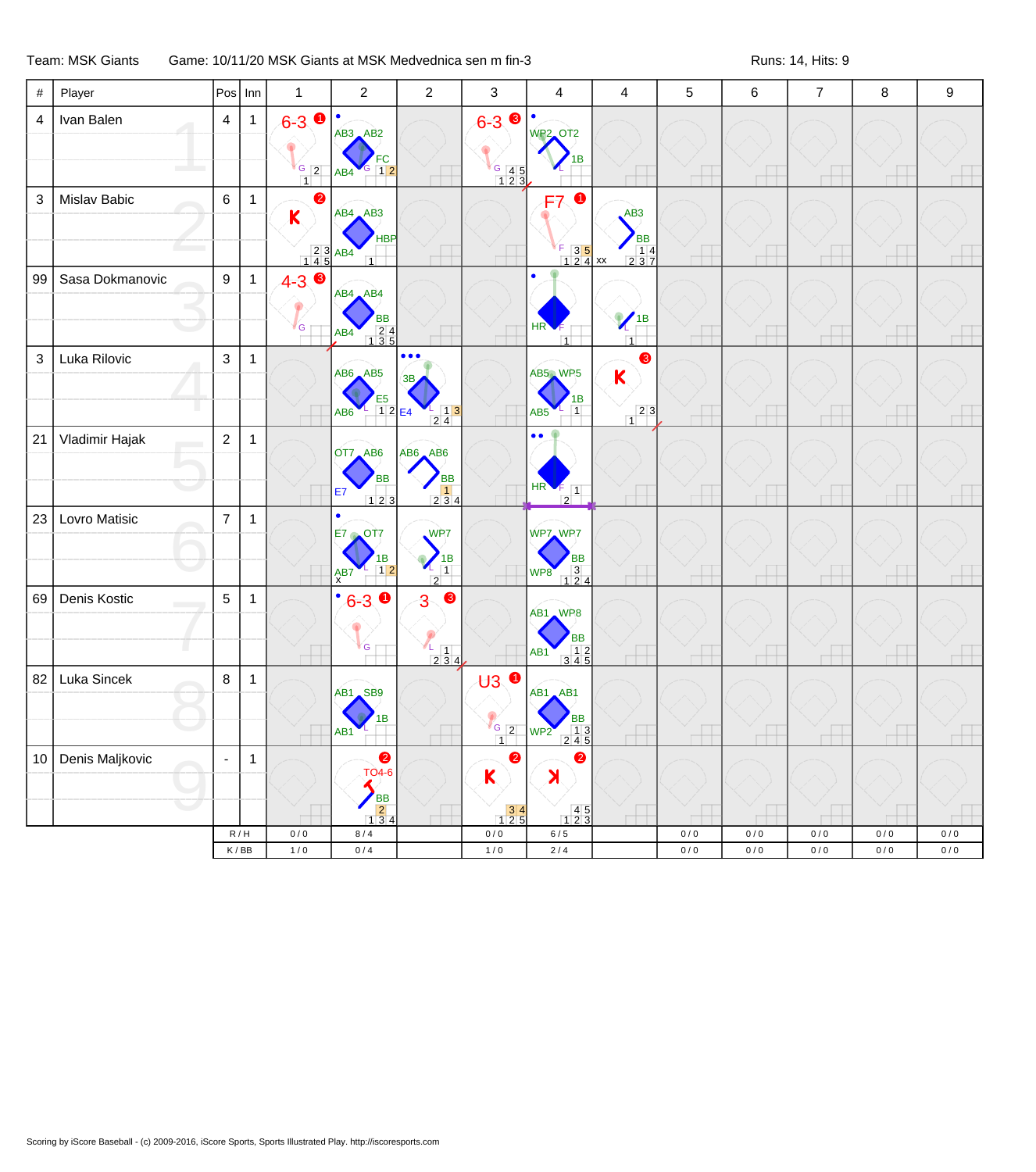## Team: MSK Medvednica Game: 10/11/20 MSK Giants at MSK Medvednica sen m fin-3 Runs: 0, Hits: 0

| $\#$                        | Player                       |                          | $Pos$ Inn                          | $\mathbf{1}$                           | $\overline{2}$                                                                                 | $\mathbf{3}$                                    | $\overline{4}$                                                  | 5                  | 6                | $\boldsymbol{7}$ | 8            | $\boldsymbol{9}$ |
|-----------------------------|------------------------------|--------------------------|------------------------------------|----------------------------------------|------------------------------------------------------------------------------------------------|-------------------------------------------------|-----------------------------------------------------------------|--------------------|------------------|------------------|--------------|------------------|
| 10                          | Dario Gustin                 | $\bf 8$                  | $\mathbf{1}$                       | $5 - 3$ 0                              |                                                                                                | $\bullet$                                       |                                                                 |                    |                  |                  |              |                  |
|                             |                              |                          |                                    |                                        |                                                                                                | K                                               |                                                                 |                    |                  |                  |              |                  |
|                             |                              |                          |                                    | $\frac{6}{3}$ 1 2                      |                                                                                                | $\begin{array}{c c} 2 & 3 \\ 1 & 4 \end{array}$ |                                                                 |                    |                  |                  |              |                  |
| 17                          | Alen Magdalenic              | $\boldsymbol{9}$         | $\mathbf{1}$                       | $\bullet$                              |                                                                                                | ❸                                               |                                                                 |                    |                  |                  |              |                  |
|                             |                              |                          |                                    | $\blacktriangleright$                  |                                                                                                | $\blacktriangleright$                           |                                                                 |                    |                  |                  |              |                  |
|                             |                              |                          |                                    | $\begin{array}{c c} 2 & 3 \end{array}$ |                                                                                                | $\frac{14}{23}$                                 |                                                                 |                    |                  |                  |              |                  |
| 38                          | Domagoj Jerbic               | $\mathsf 3$              | $\mathbf{1}$                       |                                        |                                                                                                |                                                 | $\bullet$                                                       |                    |                  |                  |              |                  |
|                             |                              |                          |                                    |                                        |                                                                                                |                                                 | K                                                               |                    |                  |                  |              |                  |
|                             |                              |                          |                                    | <b>BB</b>                              |                                                                                                |                                                 | $\begin{array}{c} 35 \\ 124 \end{array}$                        |                    |                  |                  |              |                  |
| 89                          | Danijel Antolovic            | $\overline{7}$           | $\overline{1}$                     | 123<br>$1 - 3$ 8                       |                                                                                                |                                                 | $\bullet$                                                       |                    |                  |                  |              |                  |
| $\mathbf H$                 | $\mathbf{u}$                 | $\,6$                    | $\sqrt{3}$                         |                                        |                                                                                                |                                                 | $\blacktriangleright$                                           |                    |                  |                  |              |                  |
| $\mathbf{H}$                | $\mathbf{u}$                 | $\overline{7}$           | $\mathsf 3$                        | $G$ 12                                 |                                                                                                |                                                 | $\begin{array}{c c} & 14 \\ 235 \end{array}$                    |                    |                  |                  |              |                  |
| 12                          | Antun Andrejevic             | $\,$ 5 $\,$              | $\mathbf{1}$                       |                                        |                                                                                                |                                                 | ❸                                                               |                    |                  |                  |              |                  |
| $\mathbf{u}$                | $\mathbf{u}$                 | $\boldsymbol{7}$         | $\mathbf{3}$                       |                                        | $4-3$ $\bullet$                                                                                |                                                 | $\blacktriangleright$                                           |                    |                  |                  |              |                  |
| $\mathbf n$<br>$\mathbf{u}$ | $\mathbf{u}$<br>$\mathbf{u}$ | $\mathbf 5$              | 3                                  |                                        |                                                                                                |                                                 |                                                                 |                    |                  |                  |              |                  |
| 85                          | Ivan Beris                   | $\mathbf{1}$<br>$\omega$ | $\overline{4}$<br>$\overline{4}$   |                                        | $\frac{G}{2}$ $\frac{1}{3}$                                                                    |                                                 | $\begin{array}{ c c }\n 3 & 4 \\  \hline\n 1 & 2\n \end{array}$ |                    |                  |                  |              |                  |
| 45                          | Damir Mandic                 | $\,6$                    | $\mathbf{1}$                       |                                        | 2<br>F <sub>6</sub>                                                                            |                                                 |                                                                 |                    |                  |                  |              |                  |
| $\mathbf{H}$                | $\mathbf{H}$                 | 5                        | $\mathfrak{Z}$                     |                                        |                                                                                                |                                                 |                                                                 |                    |                  |                  |              |                  |
| $\mathbf{H}$                | $\mathbf{u}$                 | $\,6$                    | $\sqrt{3}$                         |                                        | $\begin{array}{ c c c }\n\hline\n\text{F} & 1 & 4 \\ \hline\n2 & 3 & 5 \\ \hline\n\end{array}$ |                                                 |                                                                 |                    |                  |                  |              |                  |
| 13                          | Matija Balent                | $\mathbf{1}$             | $\mathbf{1}$                       |                                        |                                                                                                |                                                 |                                                                 |                    |                  |                  |              |                  |
| $\mathbf{H}$                | $\mathbf H$                  | $\mathbf 5$              | $\overline{4}$                     |                                        |                                                                                                |                                                 |                                                                 |                    |                  |                  |              |                  |
|                             |                              |                          |                                    |                                        | <b>BB</b><br>$\begin{array}{ c c c }\n\hline\n&15 \\ 234\n\end{array}$                         |                                                 |                                                                 |                    |                  |                  |              |                  |
| 74                          | Ivan Stojanovic              | $\sqrt{2}$               | $\mathbf{1}$                       |                                        | $\pmb{\mathsf{x}}$<br>❸<br>U3                                                                  |                                                 |                                                                 |                    |                  |                  |              |                  |
|                             |                              |                          |                                    |                                        |                                                                                                |                                                 |                                                                 |                    |                  |                  |              |                  |
|                             |                              |                          |                                    |                                        | 'G                                                                                             |                                                 |                                                                 |                    |                  |                  |              |                  |
| 11                          | Antun Beris                  | $\overline{4}$           | $\mathbf{1}$                       |                                        | $123$                                                                                          | $\bullet$                                       |                                                                 |                    |                  |                  |              |                  |
|                             |                              |                          |                                    |                                        |                                                                                                | K                                               |                                                                 |                    |                  |                  |              |                  |
|                             |                              |                          |                                    |                                        |                                                                                                |                                                 |                                                                 |                    |                  |                  |              |                  |
|                             |                              |                          |                                    |                                        |                                                                                                | $\frac{1}{2}$ <sup>1</sup>                      |                                                                 |                    |                  |                  |              |                  |
|                             |                              |                          | R/H<br>$\mathsf K\,/\,\mathsf{BB}$ | 0/0<br>$1/1$                           | $0/0$<br>$0/1$                                                                                 | $0\,/\,0$<br>$3\,/\,0$                          | 0/0<br>$3/0$                                                    | $0/0$<br>$0\,/\,0$ | 0/0<br>$0\,/\,0$ | 0/0<br>$0\,/\,0$ | 0/0<br>$0/0$ | $0/0$<br>$0/0$   |